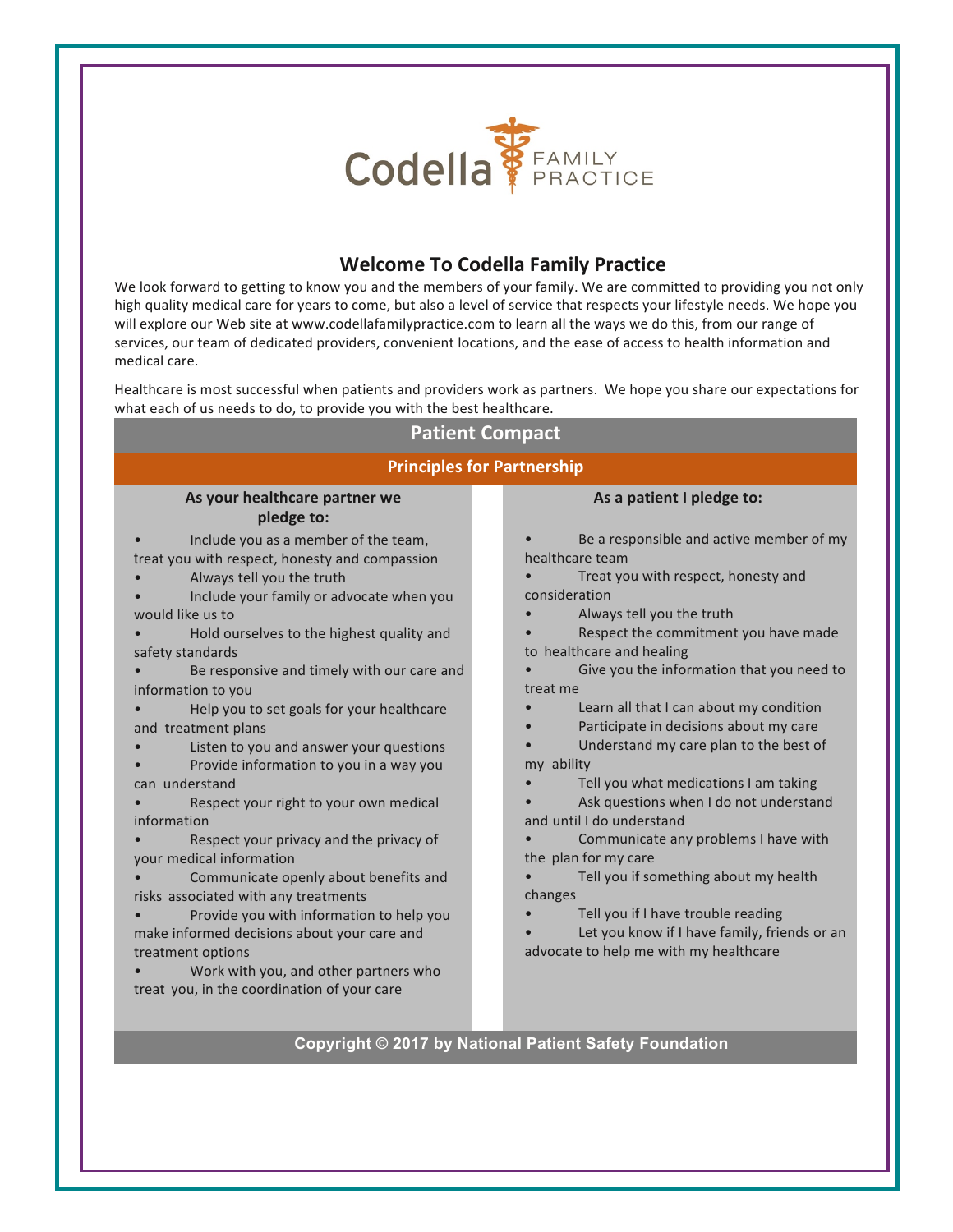

| Last                                            | First | Middle                            |  |
|-------------------------------------------------|-------|-----------------------------------|--|
|                                                 |       |                                   |  |
|                                                 |       | ZIP:______________________        |  |
|                                                 |       |                                   |  |
|                                                 |       |                                   |  |
| PLEASE PROVIDE EMAIL TO JOIN THE PATIENT PORTAL |       | SOCIAL SECURITY: SOCIAL SECURITY: |  |
|                                                 |       |                                   |  |
|                                                 |       |                                   |  |
|                                                 |       |                                   |  |
|                                                 |       |                                   |  |
|                                                 |       |                                   |  |
|                                                 |       |                                   |  |
|                                                 |       |                                   |  |
|                                                 |       | GROUP #_____________________      |  |
|                                                 |       |                                   |  |
|                                                 |       | NAME OF INSURED: NAME OF INSURED: |  |
|                                                 |       |                                   |  |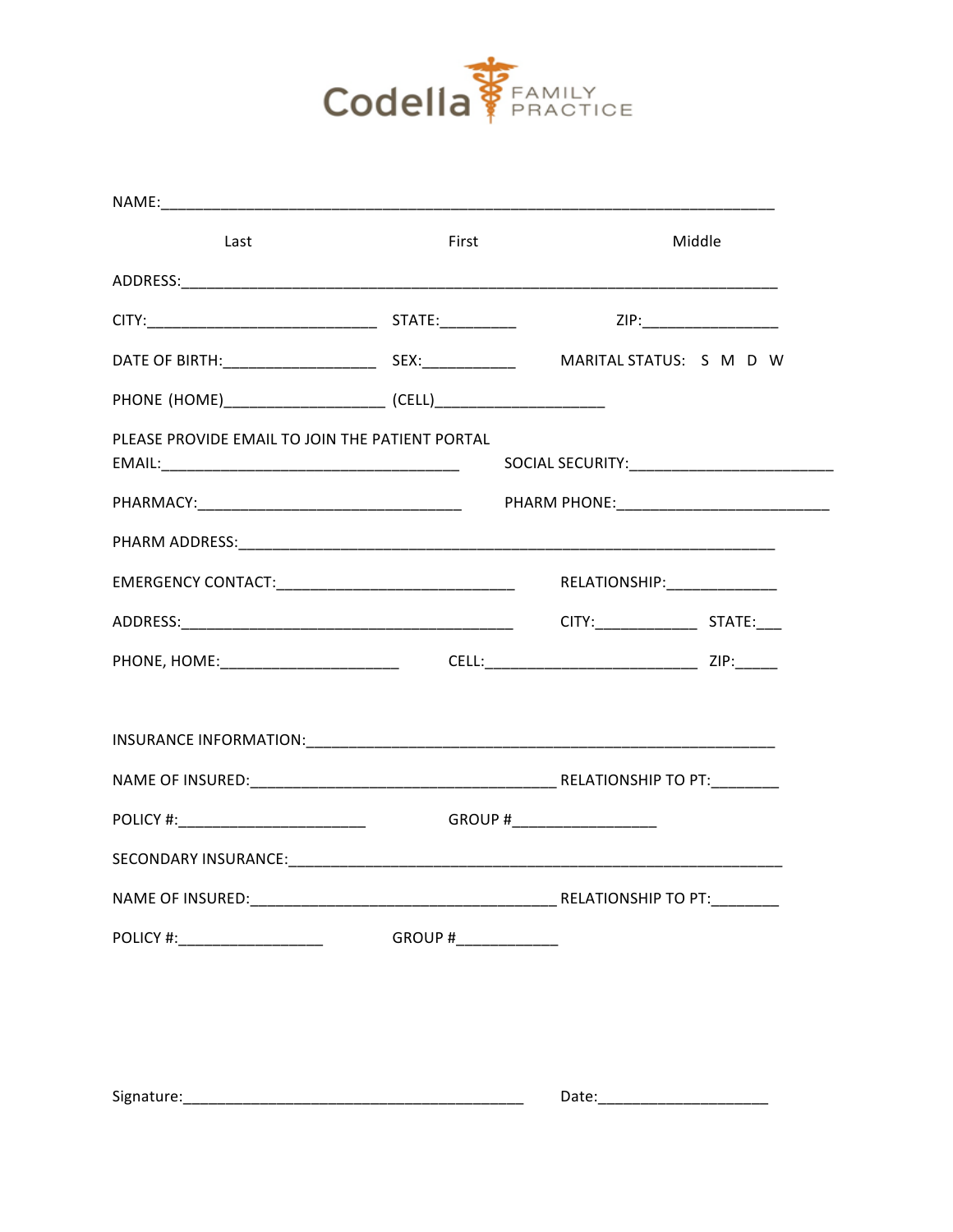

|                                                                                                                                                                                                   |            |                             | PLEASE PRINT                                                                                                                                                          |                       |                                                                                                          |
|---------------------------------------------------------------------------------------------------------------------------------------------------------------------------------------------------|------------|-----------------------------|-----------------------------------------------------------------------------------------------------------------------------------------------------------------------|-----------------------|----------------------------------------------------------------------------------------------------------|
|                                                                                                                                                                                                   |            |                             |                                                                                                                                                                       |                       |                                                                                                          |
| <b>GOVERNMENT MANDATED QUESTIONS:</b>                                                                                                                                                             |            |                             |                                                                                                                                                                       |                       |                                                                                                          |
|                                                                                                                                                                                                   |            |                             | RACE: __ White ___ _____ Black/African American ________ American Indian/Alaskan Native                                                                               |                       |                                                                                                          |
|                                                                                                                                                                                                   |            |                             |                                                                                                                                                                       |                       | __ Asian ________ Native Hawaiian/Other Pacific Islander ______Other _________ Decline To Answer         |
|                                                                                                                                                                                                   |            |                             | ETHNICITY: __ Spanish/Hispanic Origin __ Not Of Hispanic Origin __ Declined/Unknown                                                                                   |                       |                                                                                                          |
|                                                                                                                                                                                                   |            |                             |                                                                                                                                                                       |                       |                                                                                                          |
|                                                                                                                                                                                                   |            |                             | In order to comply with federal regulations regarding your privacy, we ask that you complete the<br>following. Do you authorize this office to leave information via: |                       |                                                                                                          |
| Home Phone YES                                                                                                                                                                                    |            | $\overline{\phantom{0}}$ NO | Cell Phone YES                                                                                                                                                        | NO                    |                                                                                                          |
| Email                                                                                                                                                                                             | <b>YES</b> |                             | ___NO With another person ___YES ___NO (see below)                                                                                                                    |                       |                                                                                                          |
| If you authorize us to discuss information with another person, please provide their information below.<br>Without your written permission, we are UNABLE to discuss any information with anyone. |            |                             |                                                                                                                                                                       |                       |                                                                                                          |
| <b>NAME</b>                                                                                                                                                                                       |            |                             | RELATIONSHIP                                                                                                                                                          | <b>CONTACT NUMBER</b> |                                                                                                          |
| <b>ASSIGNMENT OF BENEFITS:</b>                                                                                                                                                                    |            |                             |                                                                                                                                                                       |                       |                                                                                                          |
|                                                                                                                                                                                                   |            |                             |                                                                                                                                                                       |                       | I irrevocably assign to Codella Family Practice all my rights and benefits under any insurance contracts |

for payment for services rendered to me by Codella Family Practice. I am aware that I am responsible for payment of services rendered to me that are not covered by my insurance plan (including if I fail to change my primary care physician to Dr. Vincent Codella). This assignment of benefits has been explained to my full satisfaction, and I understand its nature and effect.

| <b>NAME</b> | . <b>.</b> .<br>V |
|-------------|-------------------|
|             |                   |

| SIGNATURE<br>. | _ _ __ |
|----------------|--------|
|                |        |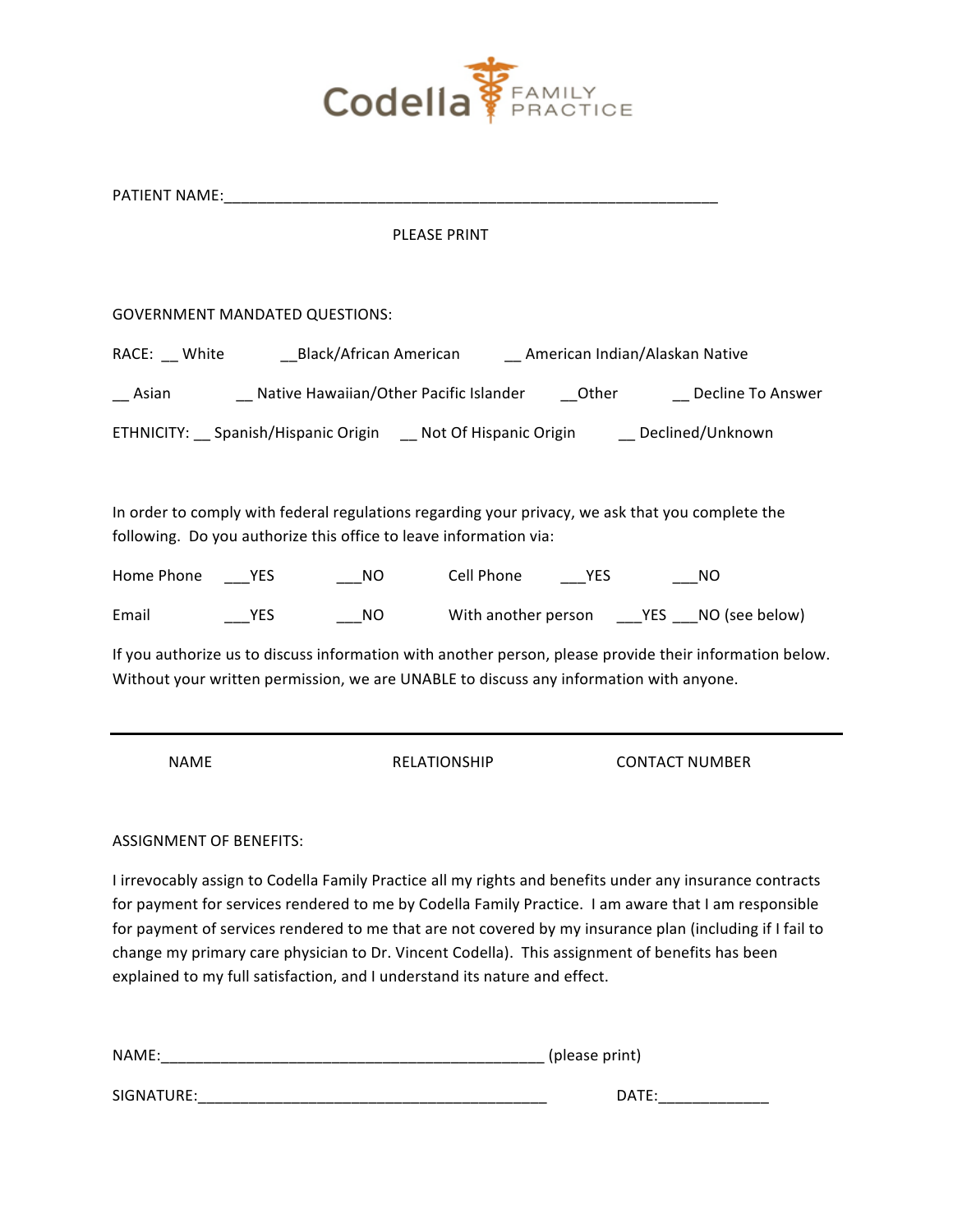

# **Office Policies**

In an effort to provide the highest quality care to you, and to ensure an excellent physician-patient relationship, I request that you review the below list of office policies.

- 1. Please arrive by your scheduled time. In an effort to reduce wait time, any patient more than 20 minutes late for their appointment, may be asked to reschedule to avoid setting back the physician's schedule.
- 2. Upon arrival, please check-in at the front desk. It is the patient's responsibility to inform the office of any changes to your address, contact information, insurance policy etc. You must present your current insurance card and driver's license at each visit. Additionally, each calendar year, you will need to fill out new registration forms in order to update our files.
- 3. The patient is responsible to select Dr. Codella as the Primary Care Physician *prior* to the patient appointment. If you do not do so, you will be asked to reschedule your appointment and will not be able to be seen until you select Dr. Codella as your Primary Care Physician, as it is required for your appointment.
- 4. Dr. Codella is available to all patients after hours for emergency care (as well as typical "off hours", such as weekends and holidays). In the event that Dr. Codella is not "on call", there will be another physician "on call" and available to patients of the practice.
- 5. Co-payments are collected *upon arrival*, prior to your visit with the physician. Your insurance company mandates that all patients be charged a copay.
- 6. Also, it is the responsibility of the patient to understand if it is necessary for you to obtain a referral or authorization *prior* to specialists visits or diagnostic testing. We strive to stay current with insurance requirements but the polices change often and without notice, so you are ultimately responsible (although we assist to the fullest extent possible). Please note that many insurance companies require up to 14 business days for Radiology and medication authorizations.
- 7. If you need a referral, please allow up to 5 business days prior to picking it up in the office. (Many referrals are sent electronically, and may not need to be picked up from the office). If Codella Family Practice orders an emergency test, we will provide an emergency referral.
- 8. In the event that a patient goes to a specialist appointment *without* a referral, Codella Family Practice is *not* responsible for you needing to reschedule that appointment or any associated fees.
- 9. If a Specialist orders a study, it is their responsibility to obtain authorization.
- 10. The billing department can be reached directly at 908-662-5148.
- 11. Please be advised that Medicare and/or your private health insurance carrier may not cover certain procedures or services that your doctor deems necessary for the complete evaluation and management of your care. This may include various injections, diagnostics tests, etc. Please note that you may be responsible for any balance not paid by your insurance company.
- 12. In an attempt to maintain a high quality of service to all patients, and to improve staff interactions with patients on the telephone, calls are recorded.
- 13. Forms will be completed at the time of your visit. Any forms dropped off after your appointment, will incur a \$10.00 processing fee. Forms will typically be ready for pick-up in 5 business days.
- 14. Any returned checks will be assessed a \$25 fee, in addition to any bank fees charged to Codella Family Practice. If a patient provides payment by a check that is returned for insufficient funds more than 1 time, all further payments must be made by cash or credit card.
- 15. There is a \$25 NO SHOW fee for all visits not cancelled with 24 hours or more notice.
- 16. After 2 NO SHOW's, Codella Family Practice has the right to dismiss you from the practice.
- 17. There is a \$10.00 processing fee for all requests of Medical Records. In addition, there is a \$1.00 charge *per page*, up to a maximum of \$100.00 for the entire record. The processing time for this request is 7 business days.

| I have read and agree to these terms: |       |  |  |
|---------------------------------------|-------|--|--|
|                                       | Print |  |  |

\_\_\_\_\_\_\_\_\_\_\_\_\_\_\_\_\_\_\_\_\_\_\_\_\_\_\_\_\_\_\_\_\_\_\_\_\_\_\_\_\_\_\_\_\_ Sign and date

If you have any questions, please let me know when I see you during the visit, or feel free to contact me at a later time. Thank you,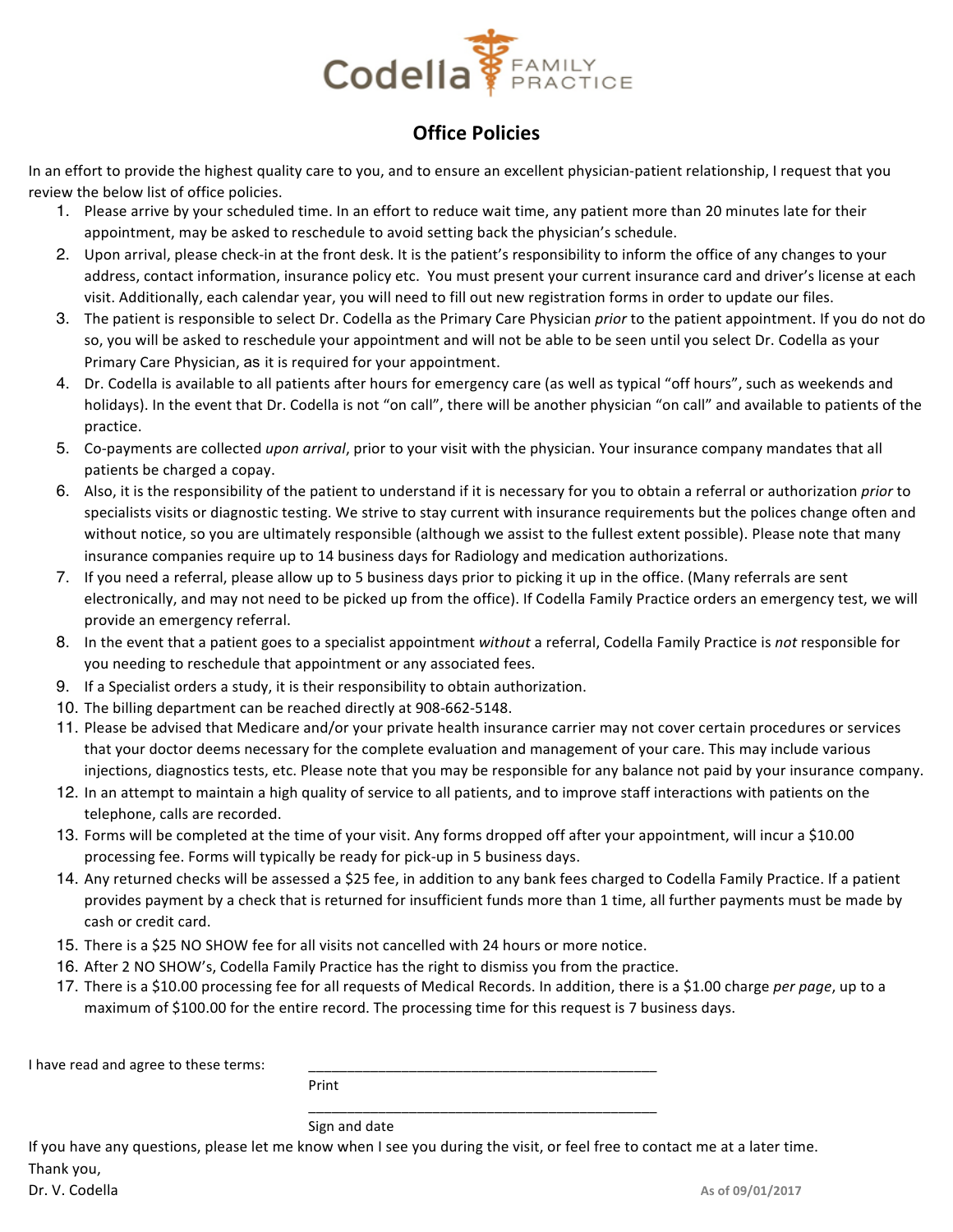

## **PATIENT RESPONSIBILITY**

## **FOR FOLLOW-UP CARE PLEDGE**

I, \_\_\_\_\_\_\_\_\_\_\_\_\_\_\_\_\_\_\_\_\_(print last name), \_\_\_\_\_\_\_\_\_\_\_\_\_\_\_\_\_\_\_\_\_\_\_(print first name), hereby acknowledge and understand that even with the best training, skill and experience, a medically trained professional is not always capable of solving my medical problems. Therefore, I understand it is important that any and all recommendations by doctors are followed completely in order to increase the likelihood of a positive and healthy and treatment/outcome. I acknowledge and understand that if any physician in this office prescribes medicine to me that the proper taking of any such medicine shall be my sole responsibility (or my guardian who has attended this consultation). I agree to properly follow the prescribed dosage and frequency amounts of these medicines as recommended by my doctor.

I understand that if a doctor in this office refers me to see another doctor or receive another test including, but not limited to, a blood test, an MRI, or CT scan, this timely recommendation is important and essential to the ultimate success of my treatment/outcome. I understand that it is not possible for any person in this office to constantly follow-up to ensure that I have followed these recommendations. Therefore, I understand that if I fail to see that specialist or obtain the test for which I was referred immediately, this can risk my current health or increase future health risks.

I understand that it is solely my responsibility to follow any of the medical advice given by any medical person in this office and any bad health outcome from my failure to follow the advice of my doctors should be expected.

I have read and agree to these terms:

Print

\_\_\_\_\_\_\_\_\_\_\_\_\_\_\_\_\_\_\_\_\_\_\_\_\_\_\_\_\_\_\_\_\_\_\_\_\_\_\_\_\_\_\_\_\_ Sign and date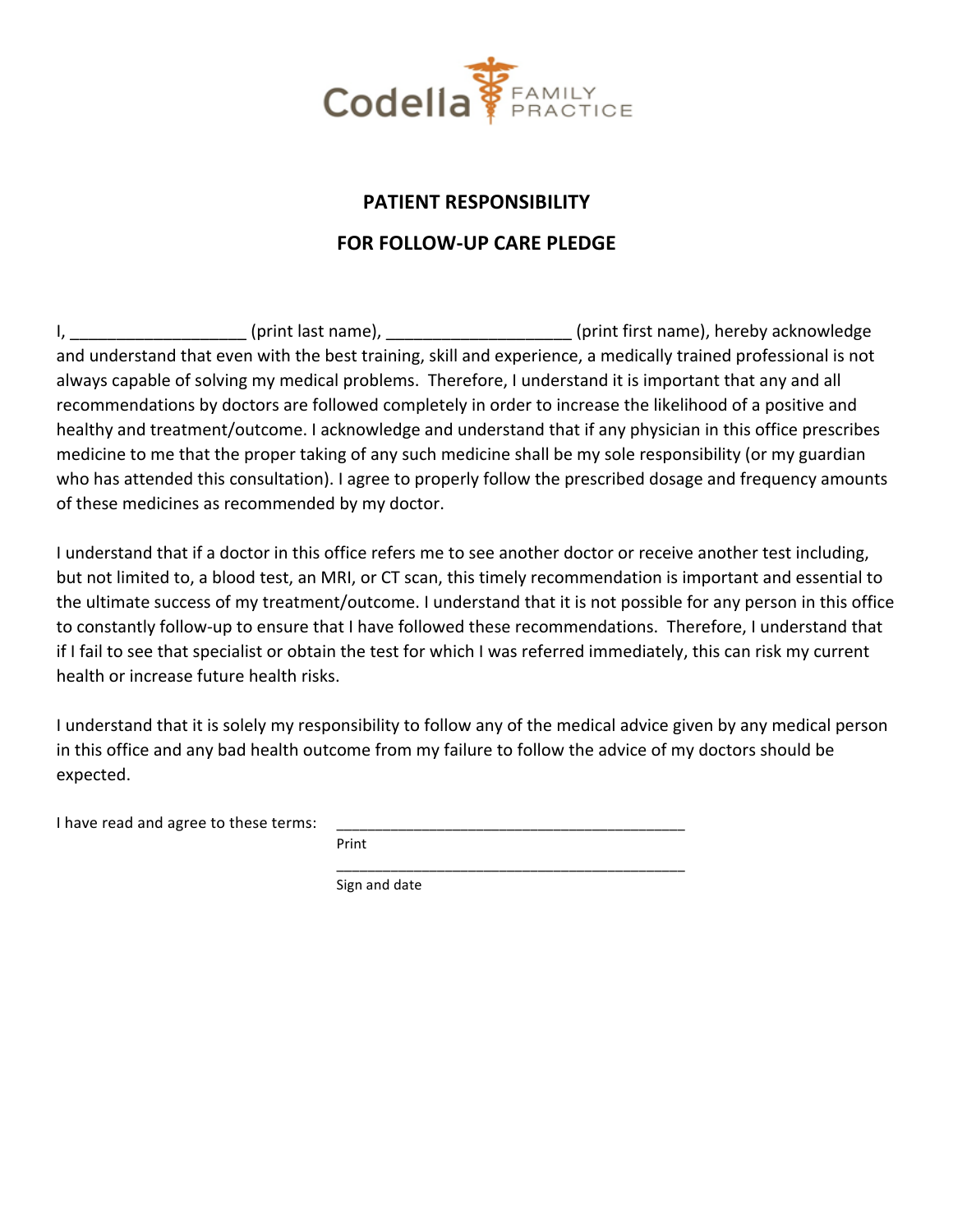

## **Patient Financial Policy Agreement**

• I will present proof of Insurance coverage at every visit.

• I understand it is my responsibility to be educated about the benefits and limitations of my Insurance policy.

• I understand my insurance policy is a contract between me and my insurance company. In the event they do not pay for services rendered to me which may include vaccinations, injections and durable medical goods, I am financially responsible for payment for those services.

• If your account becomes past due, we will take the necessary steps to collect this debt. If we have to refer your account to a collections agency, you agree to pay all the collection costs which are incurred.

• I understand that my account may be sent to a professional collection agency if payment is not rendered within 90 days from the billing date and in that event my relationship with Codella Family Practice may be terminated.

• I understand that if I disagree with any charges or would like to request an adjustment be made on my invoice or claim, I must contact the billing office in writing within 30 days of the billing date.

• I understand that it is my responsibility to provide Codella Family Practice with any information necessary to be paid for services rendered to me or anyone covered under my insurance policy or I will be responsible and will pay the balance in full.

#### **AUTHORIZATION TO RELEASE INFORMATION AND ASSIGNMENT OF BENEFITS**

I authorize the release of any medical information necessary to process this claim. I permit a copy of this authorization to be used in place of the original.

I hereby authorize Codella Family Practice to apply for benefits on my behalf for covered services rendered by my family physician, or by his/her order. I request that payment form my insurance company be made directly to Codella Family Practice (or to the party who accepts assignment),

I certify that the information I have reported with regard to my insurance coverage is correct. I agree and accept the terms of the Codella Family Practice Financial Policy.

I permit a copy of this authorization to be used in place of the original. This authorization may be revoked by either me or my insurance company at any time in writing,

Date **Signature (Patient/Gaurdian) Signature** (Patient/Gaurdian)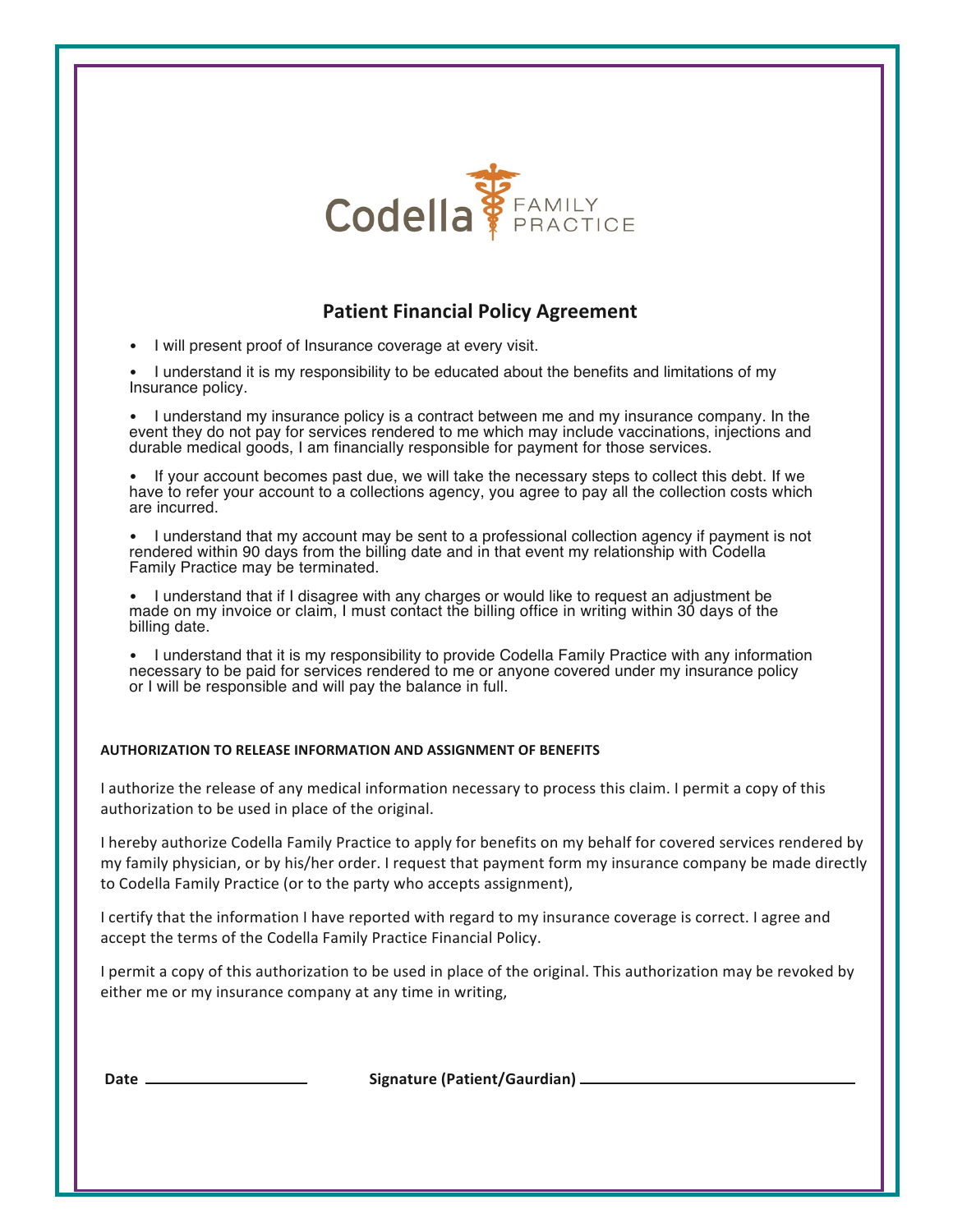# **New Patient Consent to the Use and Disclosure of Health Information for Treatment, Payment, or Healthcare Operations**

I understand as part of my health care, **Codella Family Practice**, originates and maintains electronic records describing my health history, symptoms, examination and test results, diagnoses, treatment, and any plans for future care or treatment. I understand that his information serves as:

- A basis for planning my care and treatment
- A means of communication among the health professionals who contribute to my care
- A source of information for applying my diagnosis and surgical information to my bill
- A means by which a thirdg party payor can verify that services billed were actually provided,

and I understand that I have the following rights and privileges as:

The right to review the notice prior to signing this consent.

I understand that Codella Family Practice is not required to agree to the restrictions requested. I understand that I may revoke this consent in writing, except to the extent that the organization has already taken action in reliance thereon. I also understand that by refusing to sign this consent or revoking this consent, this organization may refuse to treat me as permitted by Section 164.506 of the Code of Federal Regulations.

I further understand that Codella Family Practice reserves the right to change their notice and practices and prior to implementation, in accordance with Section 164.520 of the Code of Federal Regulations. I wish to have the following restrictions to the use or disclosure of my health information:

I understand that as part of this organization's treatment, payment, or health care operations, it may become necessary to disclose my protected health information to another entity, and I consent to such disclosure for these permitted uses, including disclosures via fax.

I fully understand and accept / decline the terms of this consent (please circle one) I have been presented with and understand Codella Family Practice Notice of Privacy Policy as:

| <b>Patient's Signature</b> | Date |
|----------------------------|------|
|----------------------------|------|

| Patient's PRINTED NAME - |  |
|--------------------------|--|
|                          |  |

If not signed by patient, please indicate your relationship to the patient (parent, spouse).

#### **FOR OFFICE STAFF ONLY**

() Consent received by  $\qquad \qquad \qquad$  on

() Consent refused by patient, and treatment refused as permitted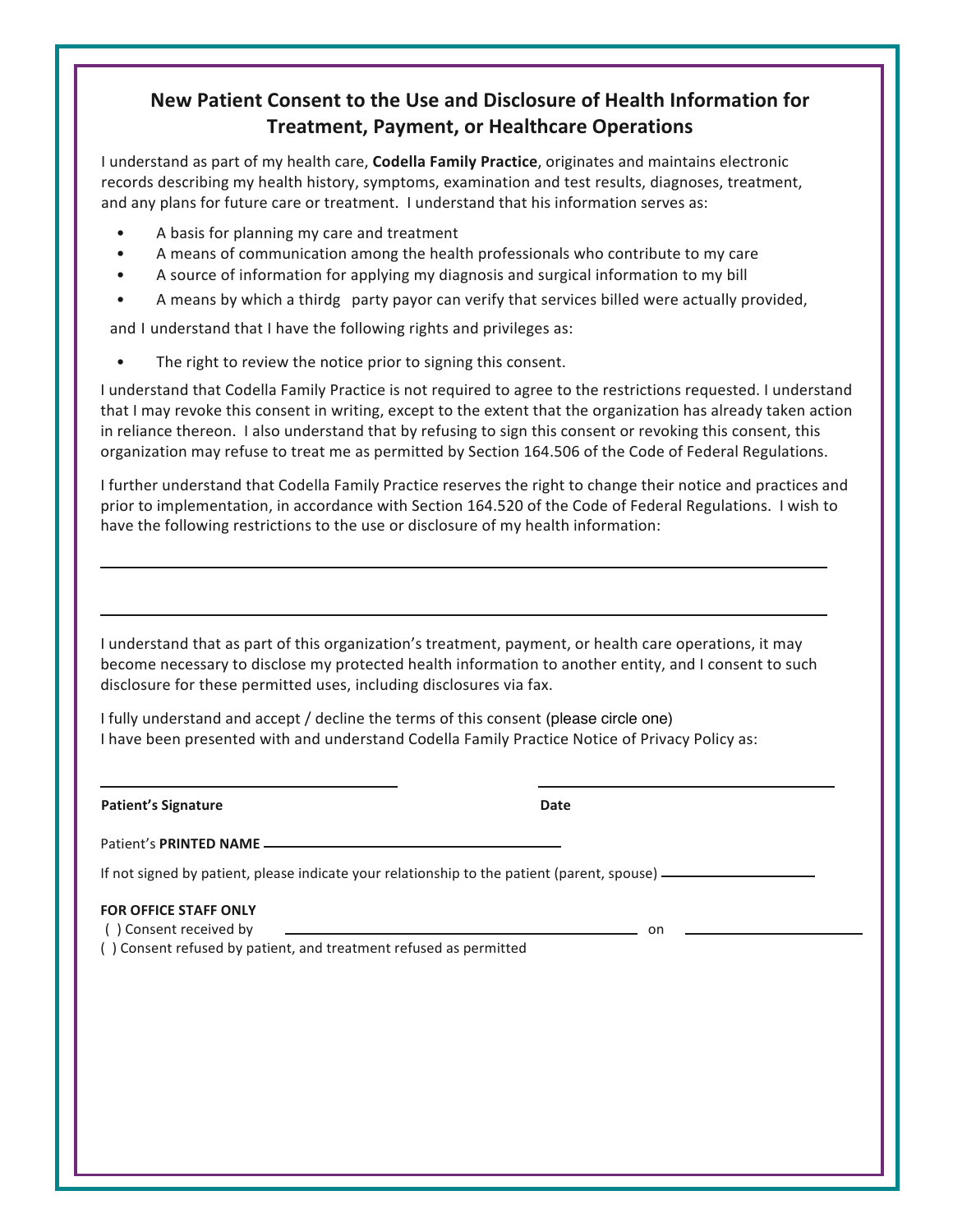

# **ACKNOWLEDGEMENT OF RECEIPT**

# **OF PRIVACY PRACTICES**

I acknowledge that I was provided a copy of the Notice of Privacy Practices and that I had read (or had the opportunity to read if I so chose) and understand the Notice.

\_\_\_\_\_\_\_\_\_\_\_\_\_\_\_\_\_\_\_\_\_\_\_\_\_\_ \_\_\_\_\_\_\_\_\_\_\_\_\_\_\_\_\_\_\_\_\_\_\_\_\_\_

Patient Name (Please Print) Date

\_\_\_\_\_\_\_\_\_\_\_\_\_\_\_\_\_\_\_\_\_\_\_\_\_\_ 

Parent of Authorized Representative (if Applicable)

\_\_\_\_\_\_\_\_\_\_\_\_\_\_\_\_\_\_\_\_\_\_\_\_\_\_\_\_\_\_\_\_\_\_\_\_\_\_\_\_\_

Signature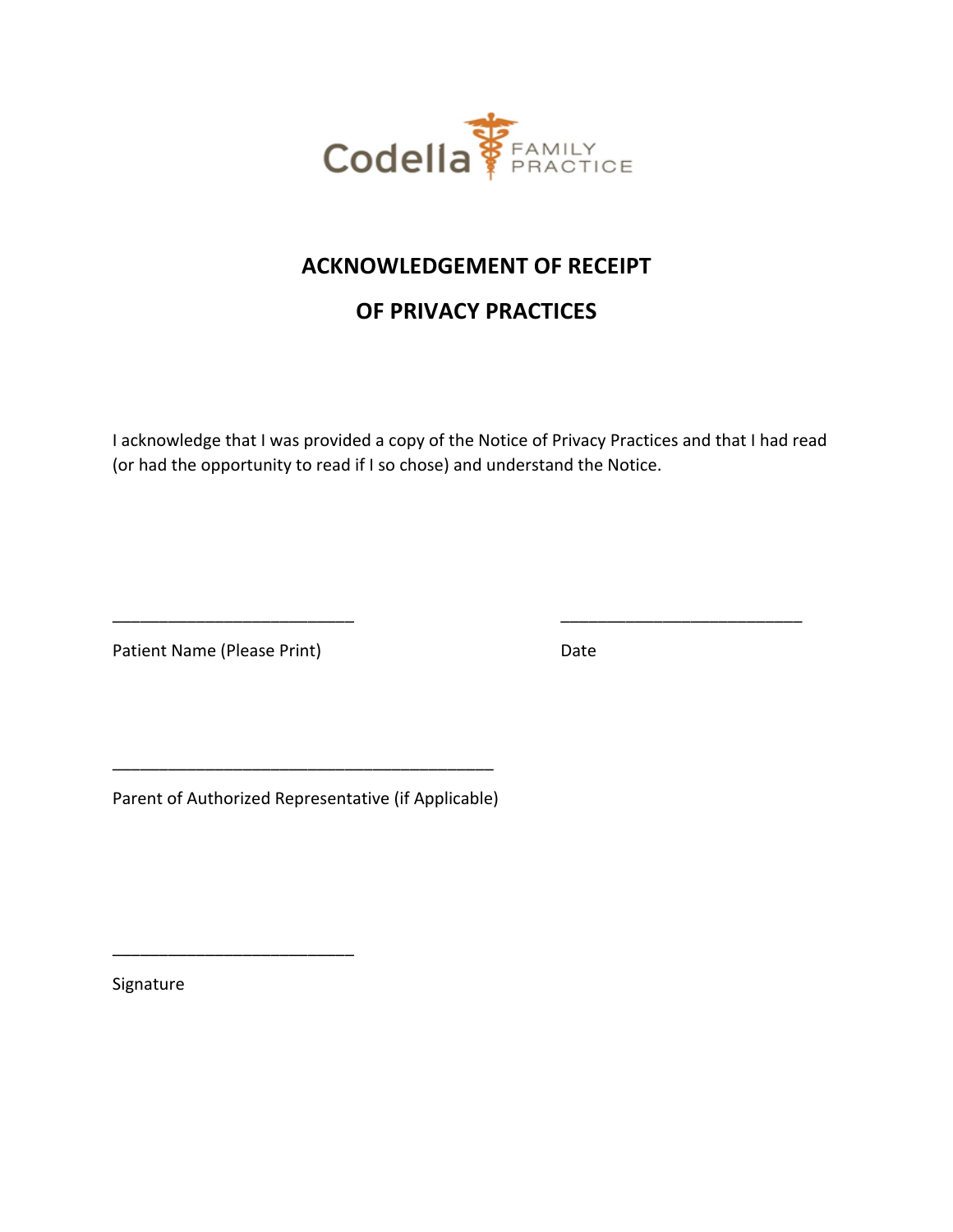#### **NOTICE OF PRIVACY PRACTICES**

Codella Family Practice

Effective Date: August 1, 2013

#### **SUMMARY**

**WHAT IS THIS NOTICE FOR?** This Notice of Privacy Practices (Notice) describes how Codella Family Practice (We or Us) may use and disclose your medical information that we maintain and how you can get access to this information. 

WHO ARE WE? Codella Family Practiceis a Family Practice which consists of all employed doctors, nurses, employees and other healthcare professionals. This Notice applies to these individuals as well as all services that are provided to you at our facility/any of our facilities.

**WHY DO YOU NEED THIS NOTICE?** The Health Insurance Portability and Accountability Act of 1996, as amended by the Health Information Technology for Economic and Clinical Health Act, places certain obligations upon us with regard to how we may use and disclose your *personal health information* (PHI). Your PHI includes medical information about you such as your medical record and the care and services you have received. We are committed to **maintaining the privacy** of your PHI. When we need to use or disclose it, we will comply with the full terms of this Notice. Anytime we are permitted to or required to share your PHI with others, we only provide the **minimum** amount of data **necessary** to respond to the need or request unless otherwise permitted by law.

**WHEN CAN WE USE/DISCLOSE YOUR PHI?** There are certain uses and disclosures of your PHI that we may undertake **without your written or other authorization.** These uses and disclosures may be for purposes such as to provide you with treatment, obtain payment for services we have provided, and other health care operations (such as administration, quality improvement, cost studies and other activities designed to improve the care we provide to all our patients). Some other examples include: PHI made known to your relatives, close friends, or caregivers, public health activities and officials, reporting of abuse or neglect as may be required by law, health oversight activities, judicial and administrative proceedings, law enforcement officials, workers' compensation, and other individuals and activities as set forth in this Notice. Individuals who may have access to your information without your written or other authorization may include doctors, nurses, health care students, and other hospital staff. 

#### WE MUST OBTAIN YOUR WRITTEN AUTHORIZATION FOR ANY USE OR DISCLOSURE NOT SET

**FORTH IN THIS NOTICE**. You may revoke this authorization AT ANY TIME. In addition to obtaining your written authorization for uses or disclosures not described in this Notice, we generally will also need to seek your written authorization or approval prior to disclosing the following information:

- HIV/AIDS related information
- Sexually transmitted disease information
- Tuberculosis
- Psychotherapy notes
- Mental health information
- Drug & alcohol information
- Genetic information